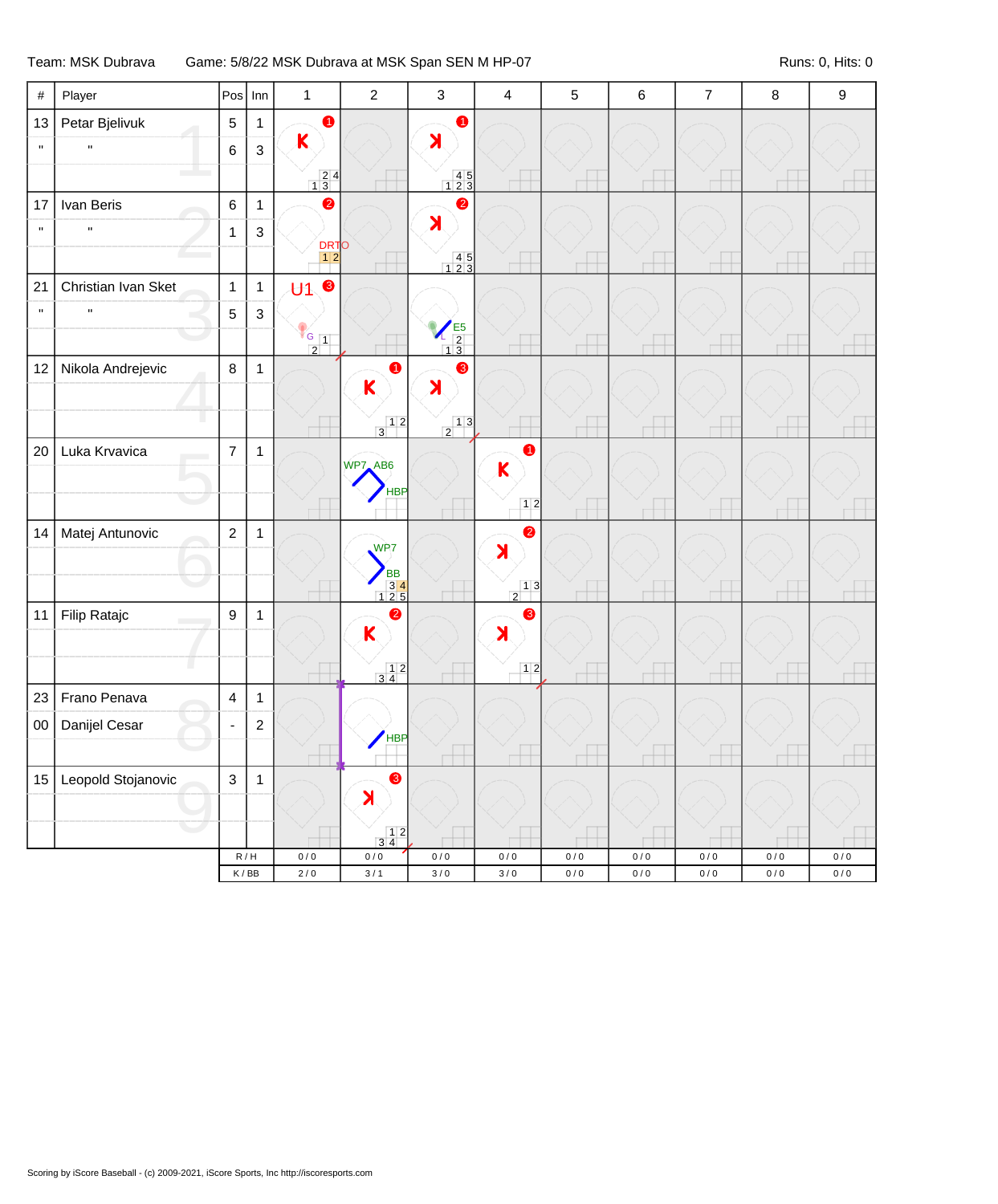## Team: MSK Span Game: 5/8/22 MSK Dubrava at MSK Span SEN M HP-07 Runs: 11, Hits: 7

| $\#$                    | Player          | Pos              | Inn                                | $\mathbf{1}$                                                                                     | $\overline{2}$                                                                                     | 3                                                                                               | 3                                            | 4              | 5              | 6                        | $\overline{7}$         | $\bf 8$                  | 9                  |
|-------------------------|-----------------|------------------|------------------------------------|--------------------------------------------------------------------------------------------------|----------------------------------------------------------------------------------------------------|-------------------------------------------------------------------------------------------------|----------------------------------------------|----------------|----------------|--------------------------|------------------------|--------------------------|--------------------|
| $\overline{7}$          | Mirza Njuhovic  | $\overline{2}$   | $\mathbf{1}$                       | <b>U3 ●</b><br>$V$ G $\vert$ 1                                                                   | AB3 SB2<br>BB<br>$\begin{array}{ c c c }\n\hline\n&4 & 3 \\ \hline\n1 & 2 & 3\n\end{array}$<br>AB3 | AB3 WP2<br>AB <sub>3</sub>                                                                      |                                              |                |                |                          |                        |                          |                    |
| 15 <sub>15</sub>        | Kristijan Belas | $\mathbf 1$      | $\mathbf{1}$                       | <b>PB4</b> E5<br>PB <sub>5</sub><br>$\overline{1}$                                               | $1 - 3$<br>$\begin{array}{ c c c }\n\hline\n\text{G} & \text{2}\n\end{array}$<br>$\overline{1}$    | $1 - 3$ $\bullet$<br><b>G</b>                                                                   |                                              |                | $\Box$         | $^+$                     |                        | $\overline{ }$           |                    |
| 5                       | Marko Ivancic   | $\mathbf{3}$     | $\mathbf{1}$                       | PB5 PB4<br>$\begin{array}{c} 1 \overline{)1} \\ 1 \overline{)1} \end{array}$<br>E4               | 2B<br>E4<br> 2 <br>$\overline{1}$                                                                  | $\bullet \bullet$<br>$AB4$ 2B                                                                   |                                              |                |                |                          |                        |                          |                    |
| $\mathsf 3$             | Luka Mektic     | $\overline{4}$   | $\mathbf{1}$                       | E4<br>PB <sub>5</sub><br><b>BB</b><br>$\begin{array}{c} 23 \\ 145 \end{array}$<br>E <sub>4</sub> | ❸<br>X<br>$\begin{array}{ c c } \hline 1 & 3 \\ 2 & 1 \end{array}$                                 | $\begin{array}{c}\n1B \\ 1B \\ 13\n\end{array}$                                                 |                                              |                | $\overline{ }$ | $\overline{\phantom{a}}$ |                        | $\overline{\phantom{a}}$ |                    |
| 8                       | Luka Spoljar    | $6\phantom{a}$   | $\mathbf{1}$                       | PB7 SB6<br>$\begin{array}{c} \boxed{24} \\ -34 \\ \boxed{12} \end{array}$<br>PB7<br>xx           |                                                                                                    | HR <sup></sup>                                                                                  | 8<br>F <sub>9</sub><br>∀F.<br>$\overline{1}$ |                | ПT             |                          |                        |                          |                    |
| 12                      | Matija Bozicek  | $\overline{7}$   | $\mathbf{1}$                       | $\bullet$<br>$\blacktriangleright$<br>$\frac{1}{3}$                                              |                                                                                                    | AB8 PB8<br><b>BB</b><br>AB8<br>$123$                                                            |                                              |                | $\overline{ }$ | н                        |                        |                          |                    |
| 10                      | Martin Kovac    | 8                | $\mathbf{1}$                       | BB<br>23<br>156<br>$\pmb{\mathsf{x}}$                                                            |                                                                                                    | 0<br>$\blacktriangleright$<br>$\begin{array}{c} 13 \\ 245 \end{array}$                          | $\Box$                                       | <b>TTT</b>     | $\Box$         |                          |                        |                          |                    |
| $\overline{\mathbf{4}}$ | Luka Ivancic    | $\overline{5}$   | $\mathbf{1}$                       | <b>U3 ®</b><br>G<br>$12$                                                                         |                                                                                                    | $\bullet$<br>AB9 OT8<br>ıв<br>$\overline{4}$<br>123                                             |                                              |                |                |                          |                        |                          |                    |
| $9\,$                   | Juraj Sinkovic  | $\boldsymbol{9}$ | $\mathbf{1}$                       |                                                                                                  | $\bullet$<br>F6<br>$V_{F}$ 1                                                                       | <b>WP2_AB1</b><br>1В<br>$\begin{array}{ c c c }\n\hline\n1 & 3\n\end{array}$<br>AB <sub>3</sub> |                                              |                |                |                          |                        |                          |                    |
|                         |                 |                  | R/H<br>$\mathsf K\,/\,\mathsf{BB}$ | $4/0$<br>$1/2$                                                                                   | $1/1$<br>$1/1$                                                                                     | $6/6$<br>$1/1$                                                                                  |                                              | $0/0$<br>$0/0$ | 0/0<br>$0/0$   | $0/0$<br>$0\,/\,0$       | $0\,/\,0$<br>$0\,/\,0$ | $0/0$<br>$0/0$           | $0\,/\,0$<br>$0/0$ |